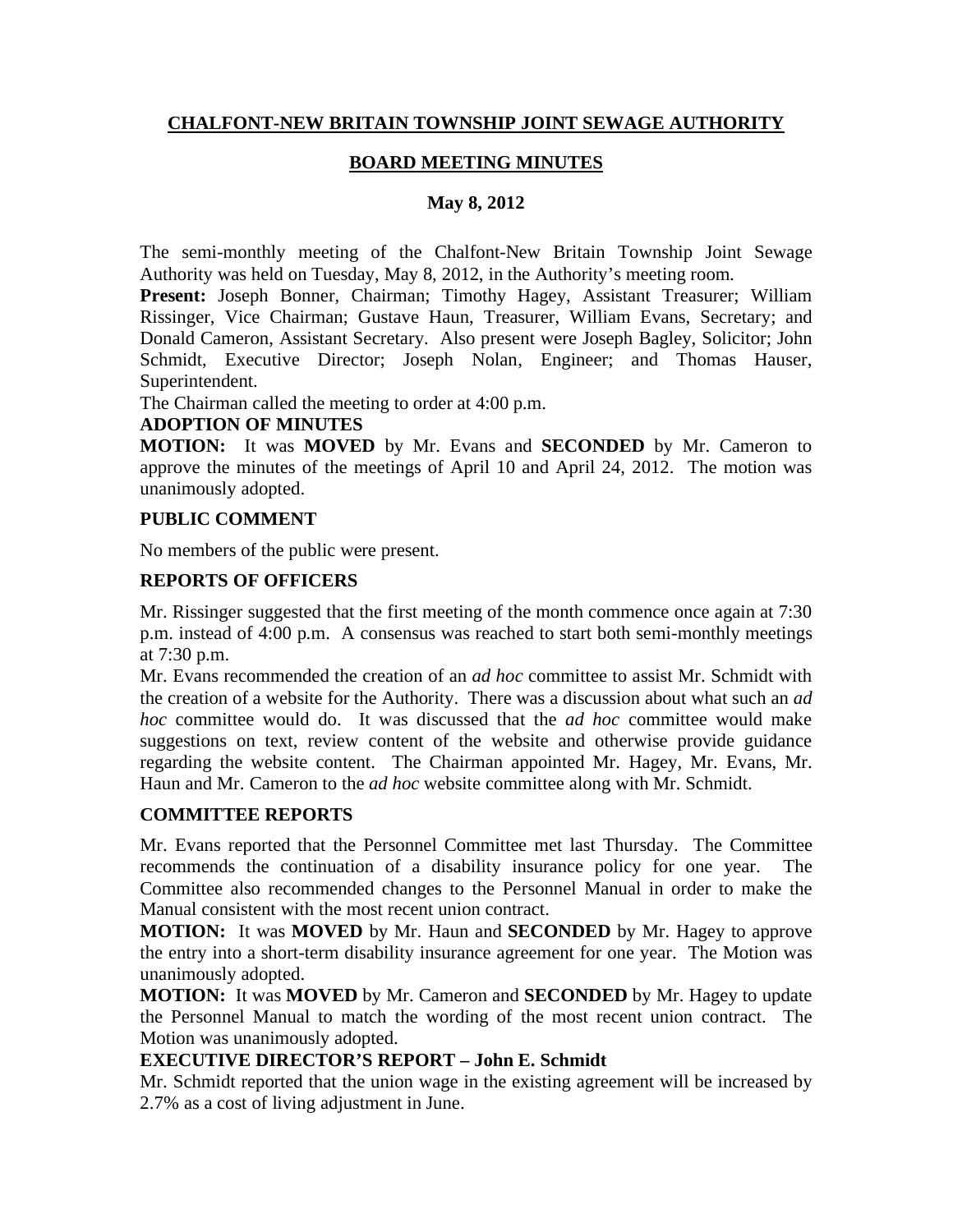Mr. Schmidt received a price quote for the diesel pump proposed for Pump Station No. 7 in the amount of \$42,664.00.

**MOTION**: It was **MOVED** by Mr. Rissinger and **SECONDED** by Mr. Cameron to approve the requisition of \$42,664.00 for a diesel pump for Pump Station No. 7 under a COSTARS bid. The Motion was unanimously adopted.

Mr. Schmidt pointed out that Pump Station No. 4 does not have a backup pump system, a generator or a diesel pump. The only two pump stations left without backups are Pump Station Nos. 2 and 4.

Mr. Schmidt proposed purchasing cable and conduit to install cable from Pump Station No. 4 to the street so that the generator mounted on a pickup truck can be easily connected to the lines, rather than running the lines as is currently done.

There were various questions about Pump Station No. 4, the size of the pump that would be needed and the equipment to be purchased. There was a general discussion about diesel pumps.

Mr. Hagey requested that the price difference between the purchase of the equipment and a diesel backup pump for Pump Station No. 4 be investigated and presented to the Board. A consensus was reached to have the price difference presented to the Board.

Mr. Schmidt indicated that he would price out the two options.

Mr. Schmidt reported that he reviewed data for the operation of the new UV system over 6 months in terms of power costs, as compared to 6 months of operation of the old ultraviolet disinfection system with comparable flows. Mr. Schmidt found that electrical costs were reduced by approximately \$4,000.00 per month indicating an approximate 15% drop in electrical costs.

Mr. Schmidt inquired about riders for the vactor truck for the July  $4<sup>th</sup>$  parade.

### **ENGINEER'S REPORT – Joseph Nolan, P. E.**

Mr. Nolan indicated that the final design team meeting for the Phase II Expansion and Upgrade Project occurred and the Authority is ready to go out to bids.

Mr. Nolan reported that a pay estimate had been received for the elimination of Pump Station No. 1 and No. 5 Project in the amount of \$13,787.64. An additional change order was received in the amount of \$8,451.00 for extra work done at the Crossman's property. The work included cutting and stacking of firewood and installing rip-rap to eliminate erosion.

Mr. Nolan presented Requisition No. 113 for Capital Expenditures in the amount of \$17,370.53, representing payments of Engineering expenses, payment of Pay Estimate No. 2 for the elimination of Pump Station No. 1 and No. 5 Project and the equipment costs for the DAFT sludge pump project. Mr. Nolan recommended approval.

**MOTION:** It was **MOVED** by Mr. Rissinger and **SECONDED** by Mr. Haun to approve Requisition No. 113 for Capital Expenditures. The Motion was unanimously adopted.

Mr. Nolan further presented Requisition No. 156 for Capital Improvements in the amount of \$138,915.97, most of which was accounted for by the Tower Hill Pipelining Project.

**MOTION:** It was **MOVED** by Mr. Rissinger and **SECONDED** by Mr. Haun to approve Requisition No. 156 for Capital Improvements. The Motion was unanimously adopted.

**SOLICITOR'S REPORT – Joseph M. Bagley, Esquire**